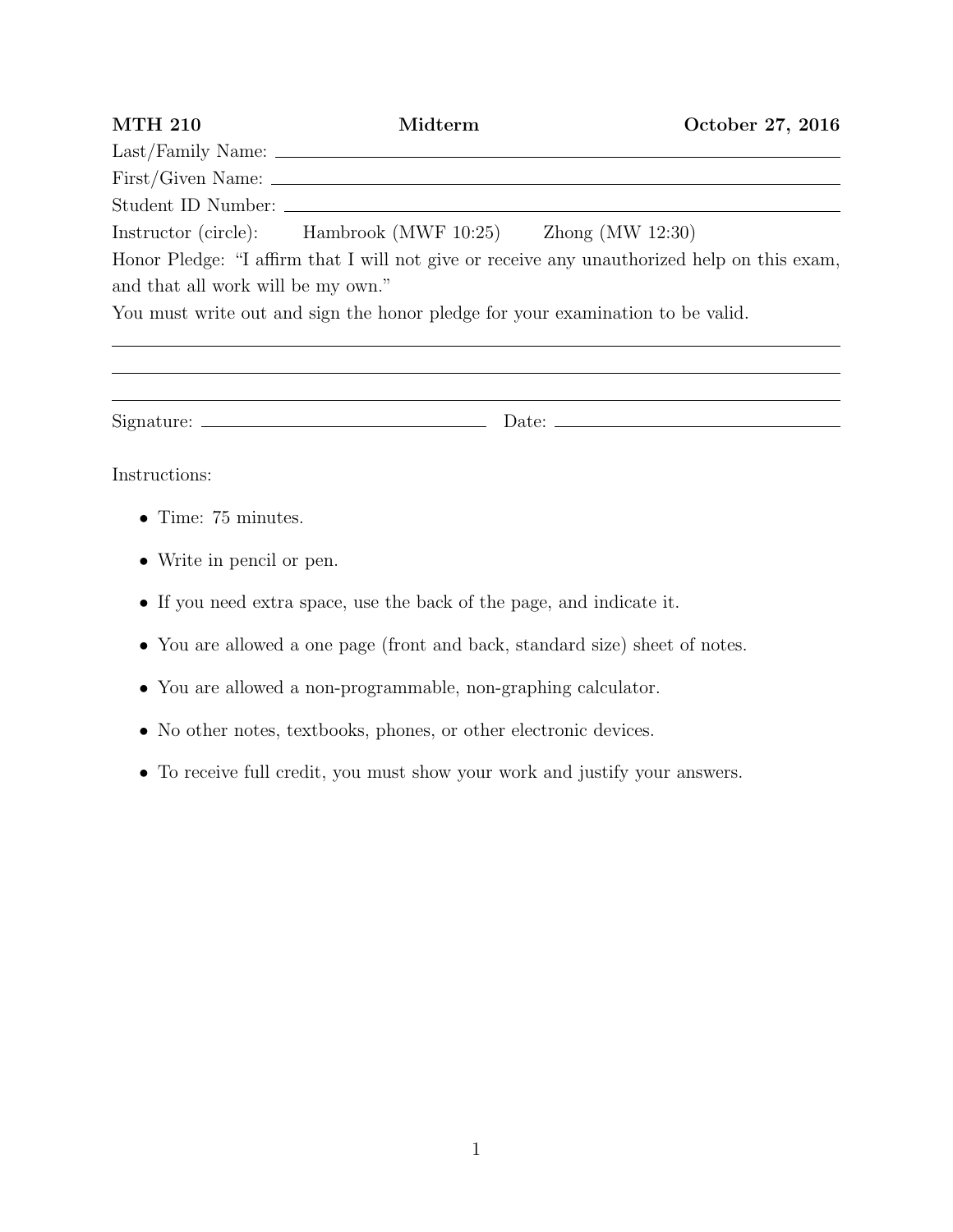1. (3 points) Give complete definitions of the following:

(a) Zero coupon bond.

# Answer:

A zero coupon bond with maturity *T* is an asset pays 1 at time *T*.

(b) Forward contract.

# Answer:

A forward contract is an agreement that two counterparties agree to trade a specific asset at certain future time *T* and a certain price *K*. Specifically, one couterparty agrees to buy the asset at time *T* and price *K*, and the other counterparty agrees to sell the asset at time *T* and price *K*.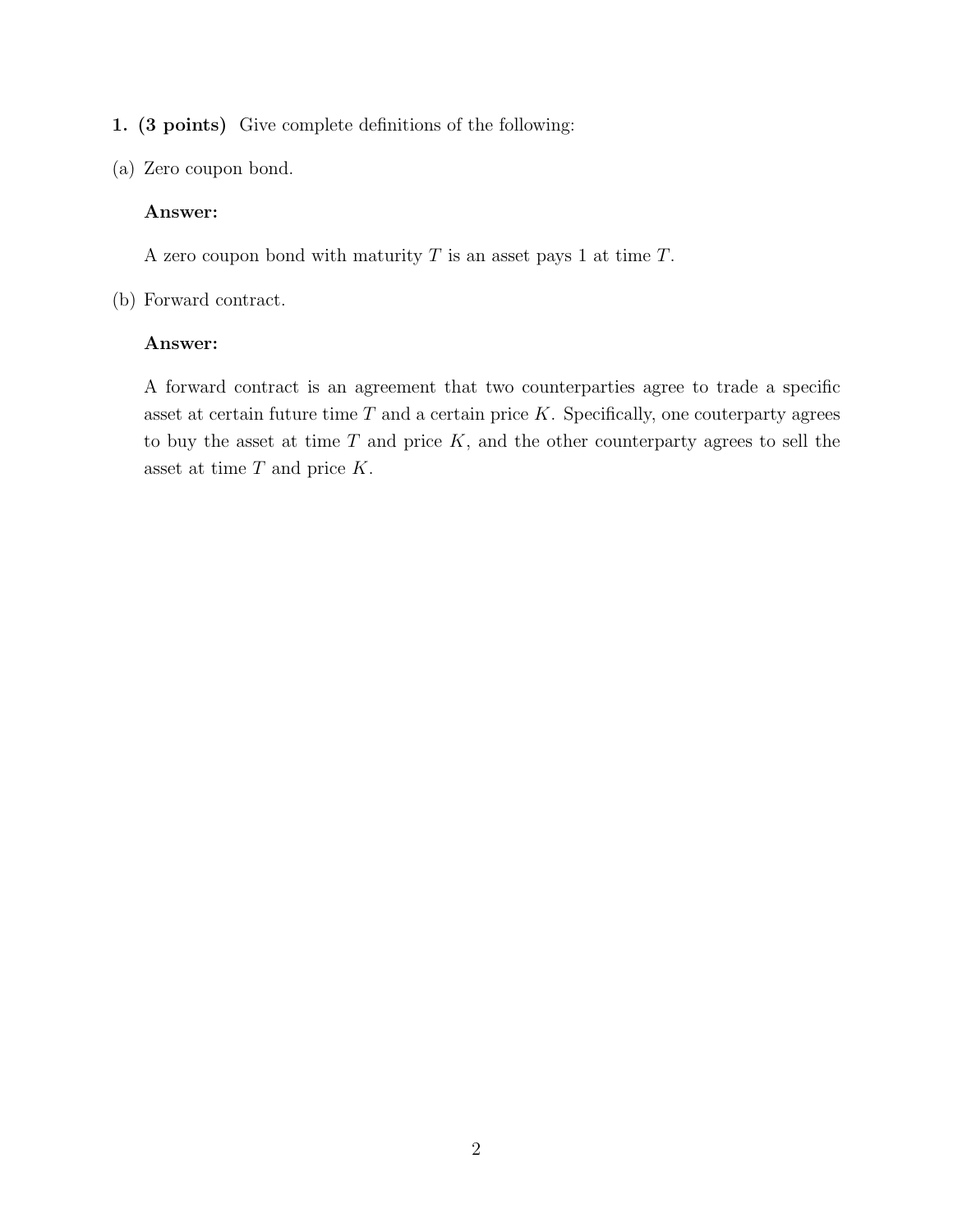2. (2 points) Use the replication theorem to show that if the interest rate with compounding frequency  $m$  for period  $t$  to  $T$  has value  $r$ , then

$$
Z(t,T) = (1 + r/m)^{-m(T-t)}.
$$

## Answer:

Let's consider the following two portfolios *A* and *B*:

*A*: buy one ZCB with maturity *T*;

*B*: deposit  $(1 + r/m)^{-m(T-t)}$  cash with the interest rate *r* with the compounding frequency *m* for period *t* to *T*.

Then at time *t*, we have

$$
V^{A}(t) = Z(t, T), \text{ and } V^{B}(t) = (1 + r/m)^{-m(T-t)}.
$$

At time *T*, we have  $V^A(T) = 1$ , and

$$
V^{B}(T) = (1 + r/m)^{-m(T-t)}(1 + r/m)^{m(T-t)} = 1.
$$

So  $V^T(T) = V^B(T)$ . By replication theorem, we have  $V^A(t) = V^B(t)$ . Therefore

$$
Z(t,T) = (1 + r/m)^{-m(T-t)}.
$$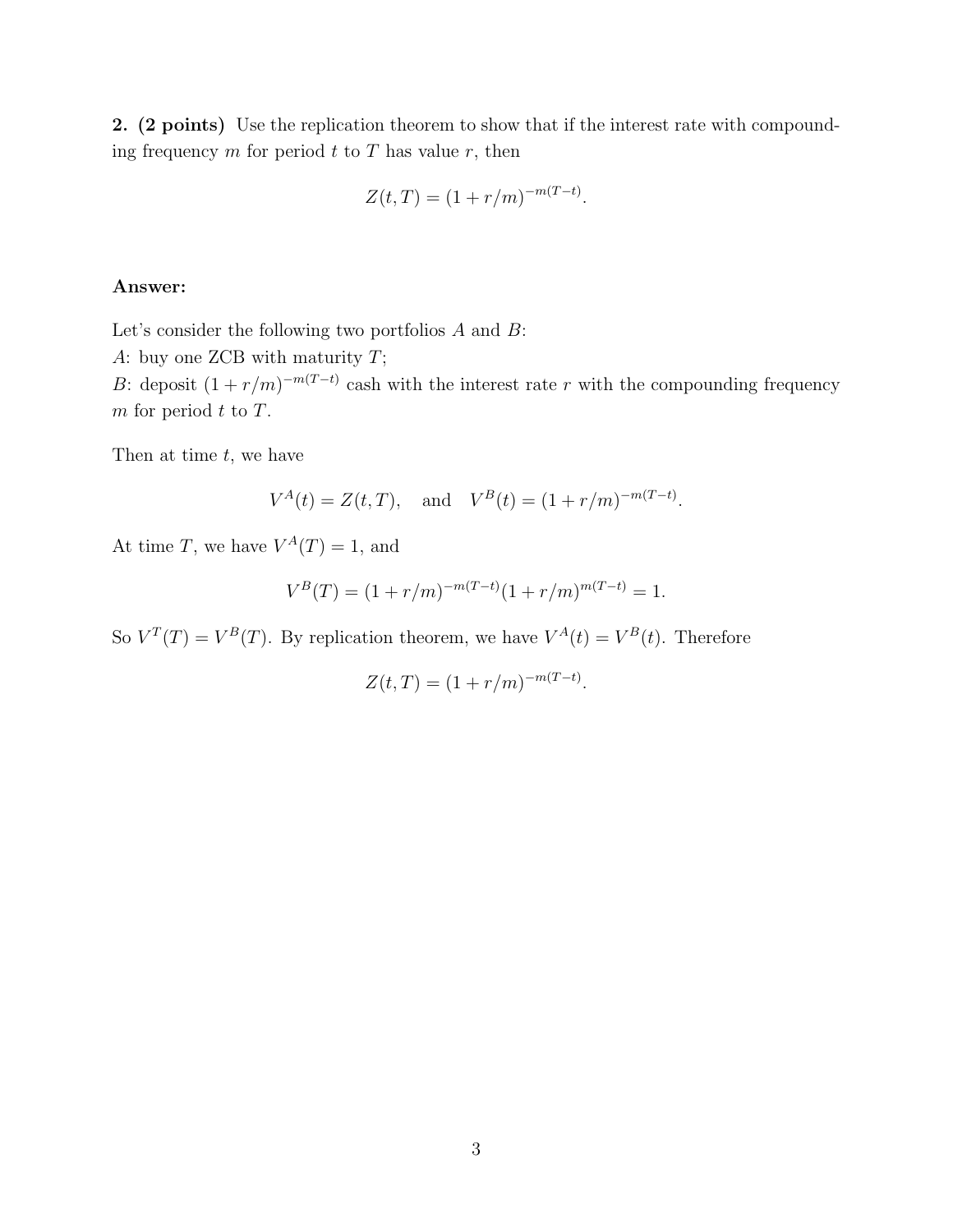**3.** (3 points) The one-year, two-year, and three-year continuous zero rates are  $3\%, 6\%,$ and 9% respectively.

(a) Find the two-year libor rate.

# Answer:

Assume the current time is *t*, and let  $r_1 = 0.03, r_2 = 0.06$  and  $r_3 = 0.09$ . We will use the two-year continuous zero rate  $r_2$  to compute the two-year libor rate  $L_t[t, t + 2]$  as follows:

$$
e^{2 \cdot r_2} = 1 + 2L_t[t, t+2],
$$

or equivalently,

$$
L_t[t, t+2] = \frac{e^{2 \cdot 0.06} - 1}{2} = 0.06374842579 \cdots.
$$

(b) Find the the one-year forward two-year libor rate.

## Answer:

We will use the one-year and three-year continuous zero rates to compute the one-year forward two-year libor rate  $L_t[t + 1, t + 3]$  as follows:

$$
e^{r_1}(1+2L_t[t+1,t+3]) = e^{3\cdot r_3},
$$

or equivalently,

$$
L_t[t+1, t+3] = \frac{e^{3 \cdot r_3 - r_1} - 1}{2} = 0.1356245752 \cdots.
$$

(c) If the two-year forward two-year libor rate is 16%, find the four-year continuous zero rate.

#### Answer:

We will use the two-year continuous zero rate  $r_2$  and the two-year forward two-year libor rate  $L_t[t + 2, t + 4] = 0.16$  to compute the four-year continuous zero rate  $r_4$  as follows:

$$
e^{2 \cdot r_2} (1 + 2L_t[t+2, t+4]) = e^{4 \cdot r_4},
$$

or equivalently,

$$
r_4 = \frac{2r_2 + \ln(1 + 2L_t[t + 2, t + 4])}{4} = 0.09940793415\cdots.
$$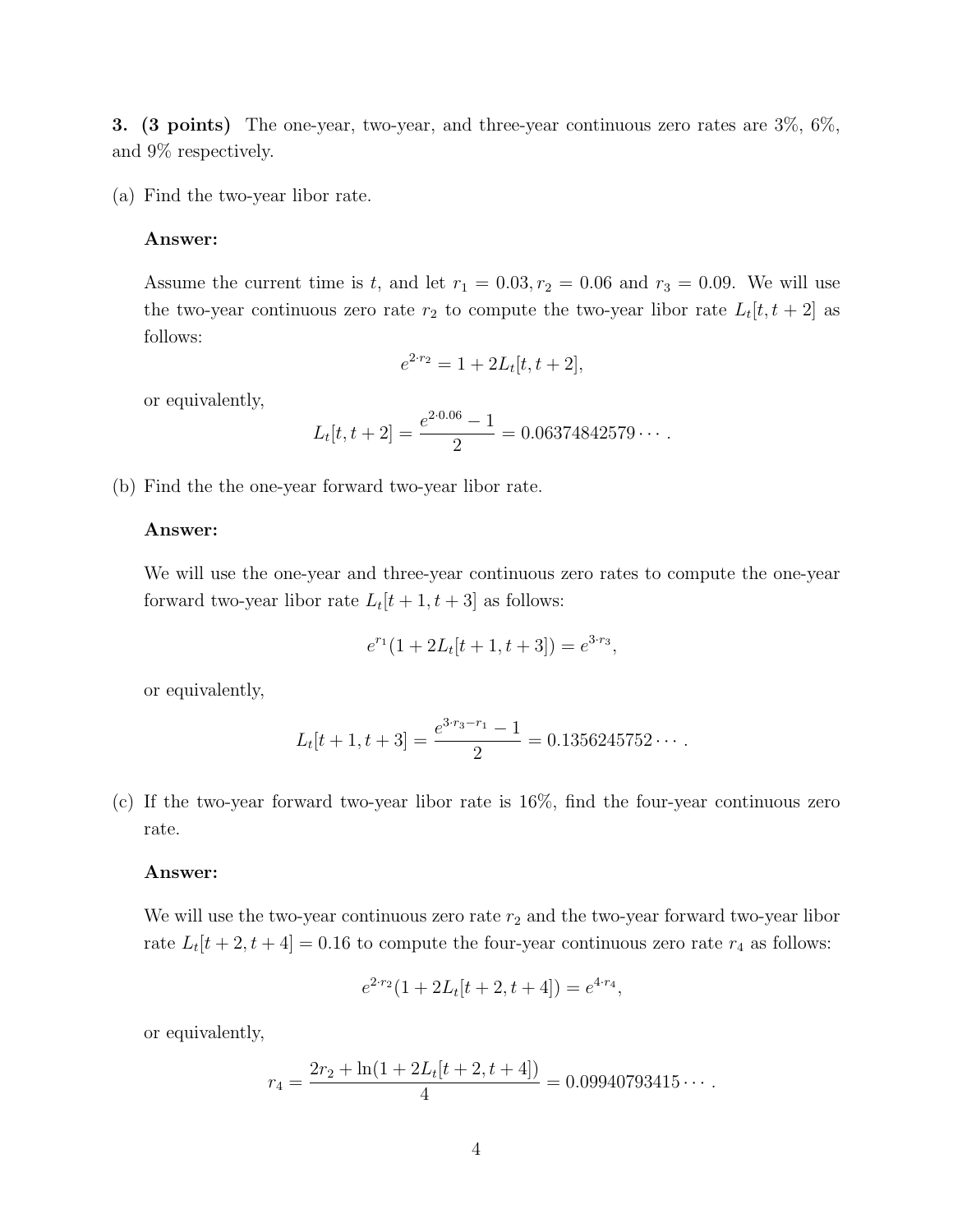4. (3 points) Use a replication argument to prove that the value at current time *t* of a FRA (forward rate agreement) with maturity *T*, fixed rate *K*, and term length  $\alpha$  is

$$
V_K(t,T) = Z(t,T) - Z(t,T+\alpha) - \alpha K Z(t,T+\alpha).
$$

## Answer:

Our strategy is to find a portfolio that replicates the FRA.

A: one long FRA with maturity *T*, delivery price *K*, and term length  $\alpha$ .

B: At time *t*, one ZCB with maturity *T* and  $-(1 + \alpha K)$  ZCBs with maturity  $T + \alpha$ . At time *T*, put the 1 from the ZCB maturing at *T* in a deposit with libor rate  $L_T[T, T + \alpha]$ .

At time  $T + \alpha$ :

$$
V^{A}(T+\alpha) = \alpha (L_{T}[T, T+\alpha] - K)
$$
  

$$
V^{B}(T+\alpha) = -(1+\alpha K) + (1+\alpha L_{T}[T, T+\alpha]) = \alpha (L_{T}[T, T+\alpha] - K)
$$

Since  $V^A(T + \alpha) = V^B(T + \alpha)$  with probability one, the replication theorem gives  $V^A(t) =$  $V^B(t)$ .

At time *t*:

 $V^A(t)$  = value of the FRA =  $V_K(t, T)$ .

 $V^{B}(t) = Z(t, T) - (1 + \alpha K)Z(t, T + \alpha).$ 

Therefore:

$$
V_K(t,T) = Z(t,T) - (1 + \alpha K)Z(t,T + \alpha).
$$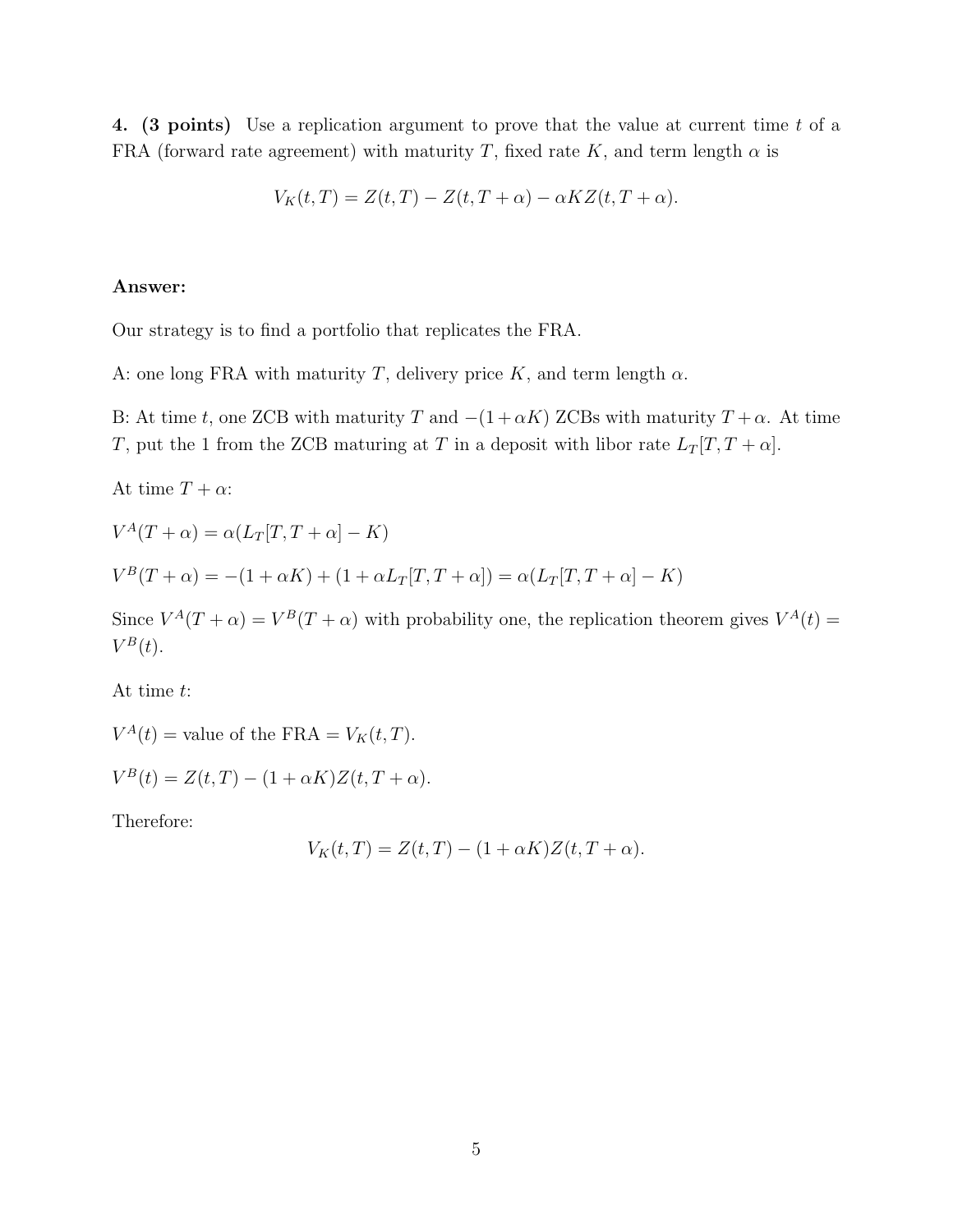5. (3 points) Assume the current time is  $t = 0$ . Consider a swap starting now  $(T_0 = t = 0)$ and ending in two years  $(T_n = 2)$  with fixed rate 3% and quarterly payments. Assume the quarterly compounded zero rates for all payment times are 2%. Find the present value of

(a) the floating leg

# Answer:

Given  $t = T_0$ ,  $T_n - t = 2$ ,  $\alpha = 0.25$ ,  $r_4 = 0.02$ .

$$
V^{FL}(t) = Z(t, T_0) - Z(t, T_n) = 1 - (1 + r_4/4)^{-4(T_n - t)}
$$
  
= 1 - (1 + 0.02/4)^{-4(2)} = 0.039114...

(b) the fixed leg

## Answer:

Have  $K = 0.03$ . Have  $T_i - t = T_i - T_0 = i\alpha = i0.25$ . Using  $T_n = T_0 + n\alpha$ , we get  $n = 8$ . Then

$$
V_K^{FXD}(t) = \alpha K \sum_{i=1}^n Z(t, T_i) = \alpha K \sum_{i=1}^n (1 + r_4/4)^{-4(T_i - t)} = \alpha K \sum_{i=1}^n (1 + r_4/4)^{-i}
$$

Then

$$
V_K^{FXD}(t) = \alpha K \frac{1 - (1 + r_4/4)^{-n}}{r_4/4} = (0.25)(0.03) \frac{1 - (1 + 0.02/4)^{-8}}{0.02/4} = 0.05867219...
$$

(c) the swap

Answer:

$$
V_K^{SW}(t) = V^{FL}(t) - V_K^{FXD}(t)
$$
  
= 1 - (1 + 0.02/4)<sup>-4(2)</sup> - (0.25)(0.03) $\frac{1 - (1 + 0.02/4)^{-8}}{0.02/4}$   
= -0.0195573...